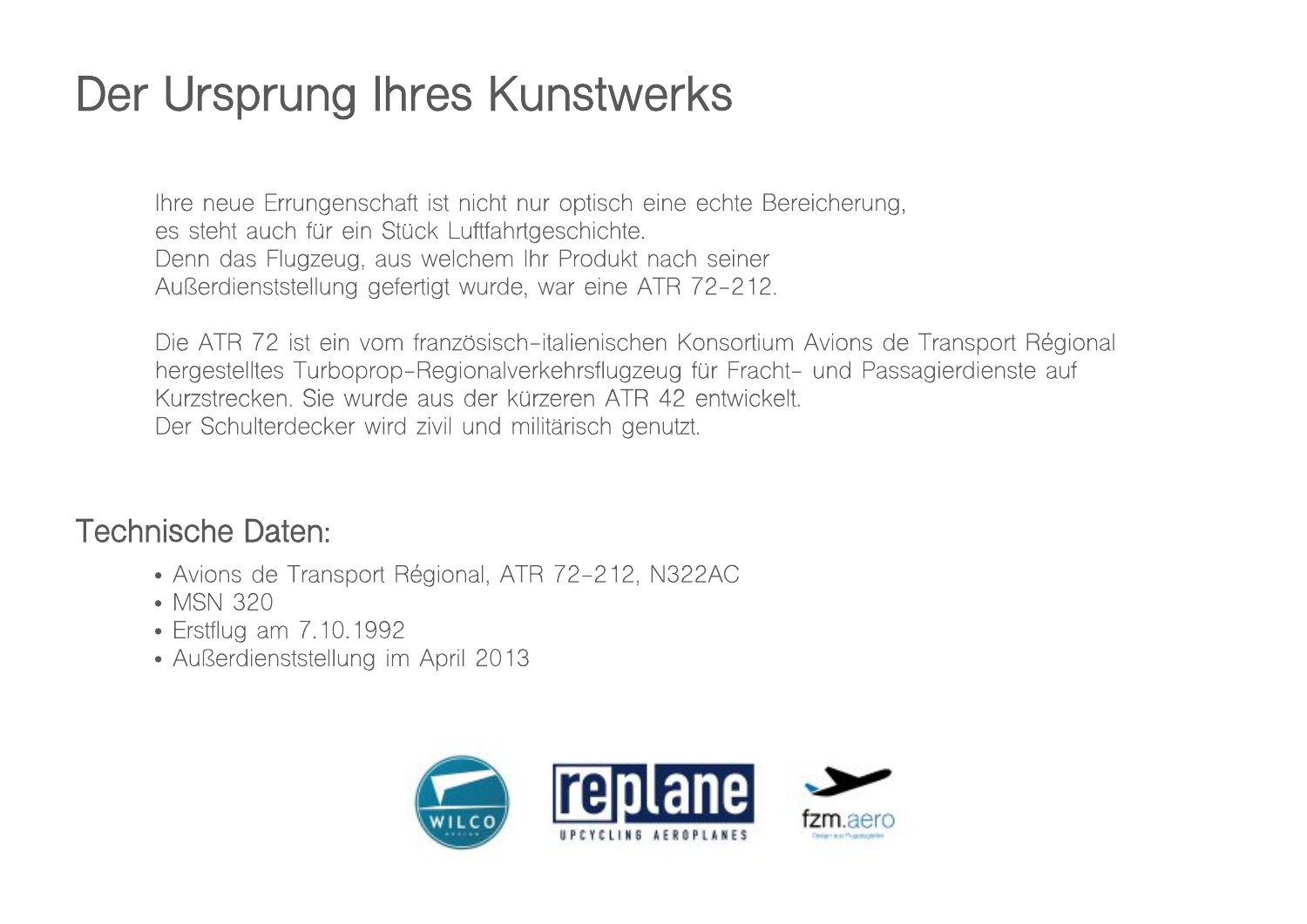## **The history of your new artpiece**

Your new piece of furniture is not only a visual asset, it also stands for a piece of aviation history. The plane it is made of was an ATR 72-212.

The ATR 72 is a French-Italian consortium Avions de Transport Régional manufactured turboprop regional airliner for freight and passenger services for short distances. It was developed from the shorter ATR 42.

The high wing airplane is used for civilian and military purposes.

**Technical Data:**

- Avions de Transport Régional, ATR 72-212, N322AC
- MSN 320
- First flight: 7.10.1992
- Decommissioned in April 2013

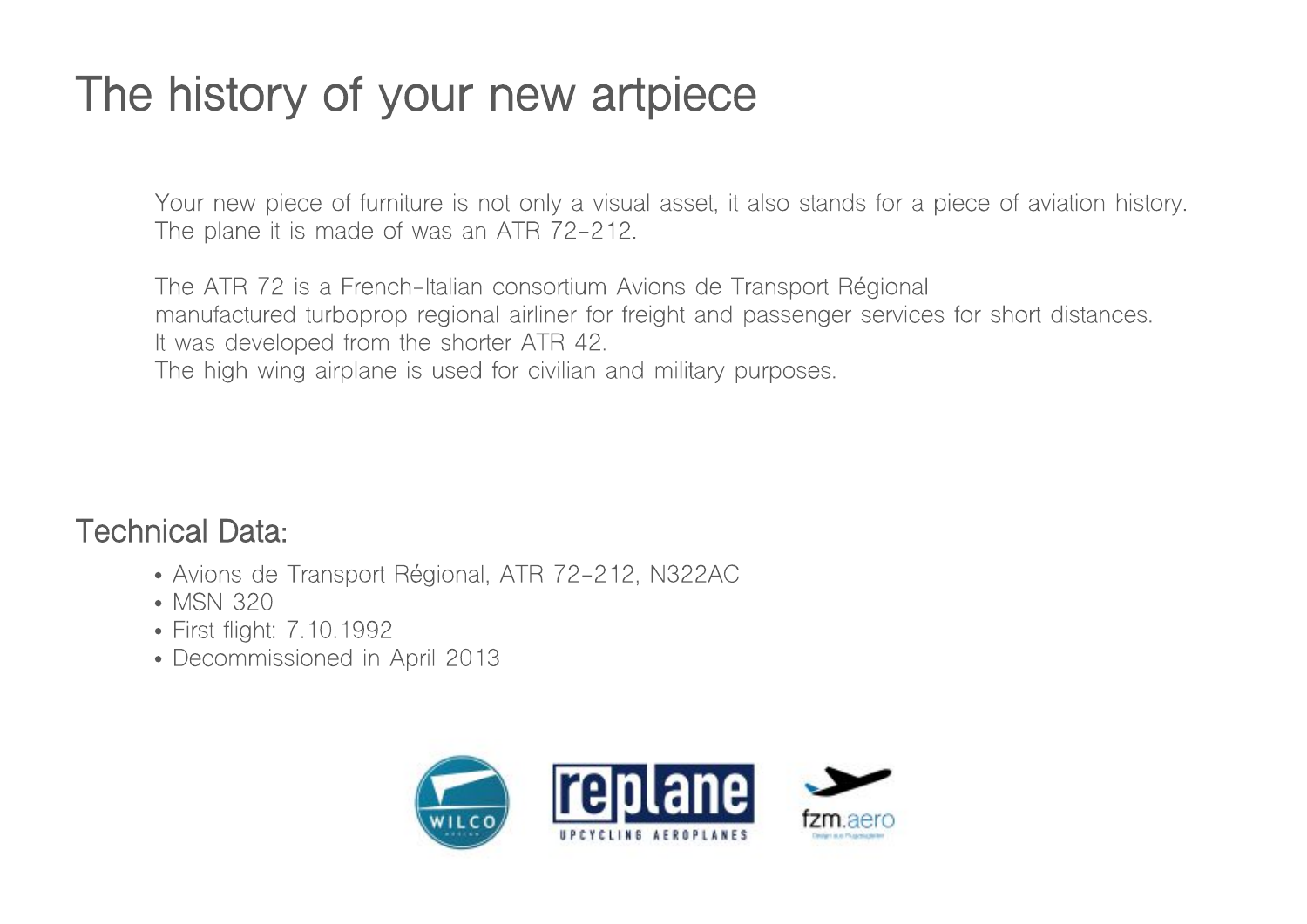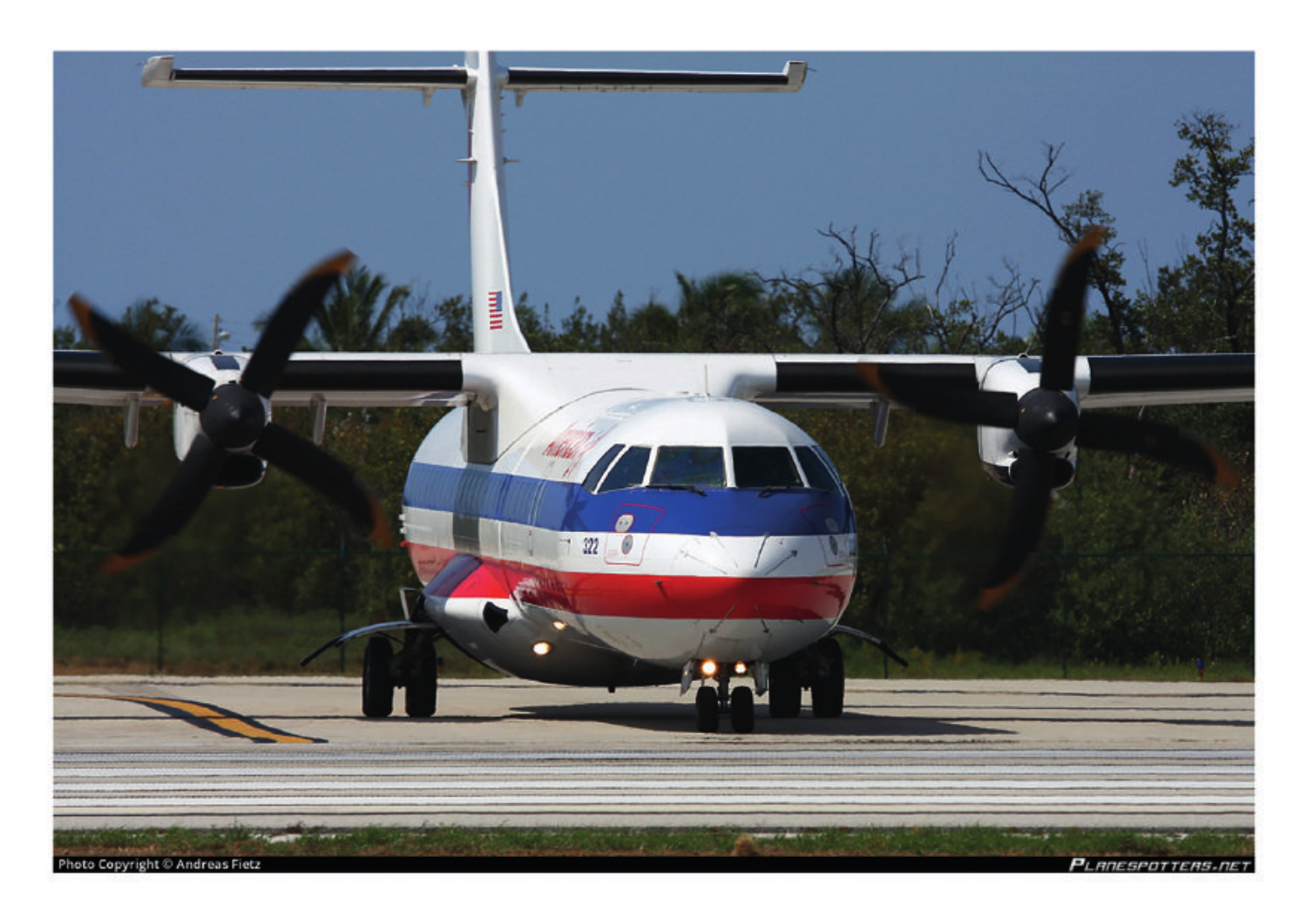